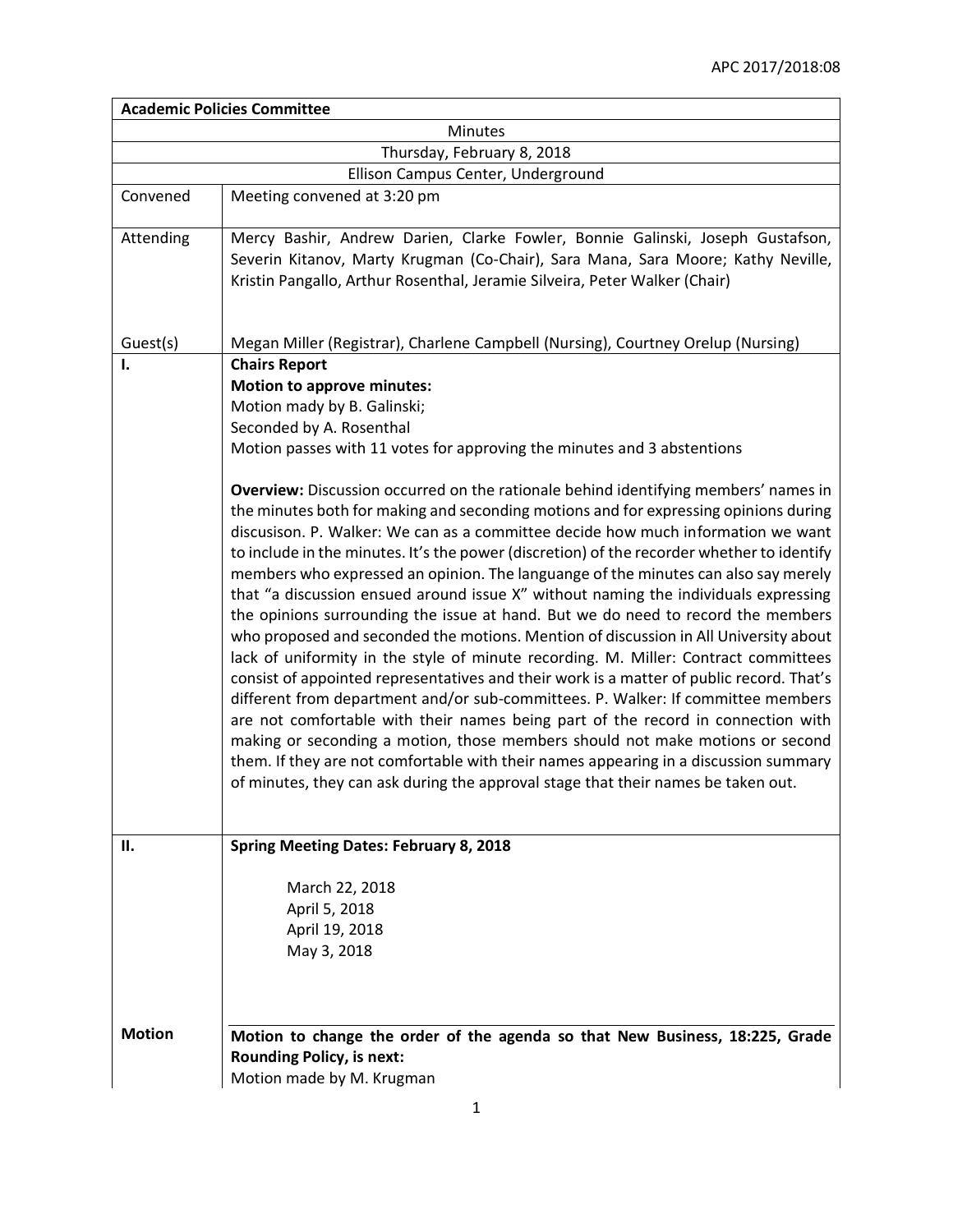|     | Seconded by K. Pangallo<br>Motion passes with 13 votes in favor of the motion and 1 abstention                                                                                                                                                                                                                                                                                                                                                                                                                                                                                                                                                                                                                                                                                                                                                                                                                                                                                                                                                                                                                                                                                                                                                                                                                                                                                                                                                                                  |
|-----|---------------------------------------------------------------------------------------------------------------------------------------------------------------------------------------------------------------------------------------------------------------------------------------------------------------------------------------------------------------------------------------------------------------------------------------------------------------------------------------------------------------------------------------------------------------------------------------------------------------------------------------------------------------------------------------------------------------------------------------------------------------------------------------------------------------------------------------------------------------------------------------------------------------------------------------------------------------------------------------------------------------------------------------------------------------------------------------------------------------------------------------------------------------------------------------------------------------------------------------------------------------------------------------------------------------------------------------------------------------------------------------------------------------------------------------------------------------------------------|
| Ш.  | <b>Old Business</b>                                                                                                                                                                                                                                                                                                                                                                                                                                                                                                                                                                                                                                                                                                                                                                                                                                                                                                                                                                                                                                                                                                                                                                                                                                                                                                                                                                                                                                                             |
|     | A. Hardwiring Student Success Checklist<br><b>B.</b> Academic Policies & Information<br>C. 2019-2020 - Academic Calendar, 18:217<br>D. 2020-2021 Academic Calendar, 18:218                                                                                                                                                                                                                                                                                                                                                                                                                                                                                                                                                                                                                                                                                                                                                                                                                                                                                                                                                                                                                                                                                                                                                                                                                                                                                                      |
| IV. | <b>New Business</b>                                                                                                                                                                                                                                                                                                                                                                                                                                                                                                                                                                                                                                                                                                                                                                                                                                                                                                                                                                                                                                                                                                                                                                                                                                                                                                                                                                                                                                                             |
|     | <b>Grade Rounding Policy, Nursing: Proposal 18:225</b>                                                                                                                                                                                                                                                                                                                                                                                                                                                                                                                                                                                                                                                                                                                                                                                                                                                                                                                                                                                                                                                                                                                                                                                                                                                                                                                                                                                                                          |
|     | <b>Motion to approve Grade Rounding Policy: Proposal 18:225:</b><br>Motion made by B. Galinski                                                                                                                                                                                                                                                                                                                                                                                                                                                                                                                                                                                                                                                                                                                                                                                                                                                                                                                                                                                                                                                                                                                                                                                                                                                                                                                                                                                  |
|     | Seconded by J. Silveira                                                                                                                                                                                                                                                                                                                                                                                                                                                                                                                                                                                                                                                                                                                                                                                                                                                                                                                                                                                                                                                                                                                                                                                                                                                                                                                                                                                                                                                         |
|     | Motion passes unanimously                                                                                                                                                                                                                                                                                                                                                                                                                                                                                                                                                                                                                                                                                                                                                                                                                                                                                                                                                                                                                                                                                                                                                                                                                                                                                                                                                                                                                                                       |
|     | E. Overview: The rationale for introducing the policy is explained. The new<br>policy is meant to reflect the official policy of the Nursing Board of<br>Registration. Discussion focuses on the logic behind the grade rounding policy<br>in cases in which a student's grade is slightly below 77 points, e.g. when it<br>comes to 76.9. M. Miller: There may also be confusion resulting from<br>asymmetries between the SSU catalog and the Nursing School Handbook. It<br>may be advisable to include the Nursing School grading scale in the catalog<br>information as a necessary framework clarifying the meaning of the grade.<br>Otherwise, confusion is bound to cause grading disputes. P. Walker: The<br>committee's concern is not with the Nursing School Handbook but with what<br>appears in the language of the SSU Catalog. Two issues ought to be<br>distinguished: (1) The Nursing School wants it to be clear what a student<br>needs to receive in order to pass a course, and (2) that anything falling short<br>of the 77 points cannot be rounded up, in other words, 76.9999999 will not<br>be rounded up to 77 in order to make it a C+. K. Pangallo: The best way to<br>deal with this issue is to eliminate the decimal points. Otherwise, a student<br>may get the idea that rounding up the grade to 77 is a possibility. Discussion<br>ends with consensus to adjust the language of the new policy and resubmit<br>the proposal for approval. |
|     | Motion to postpone approval of Proposal 18:225:<br>Motion made by M. Krugman<br>Seconded by K. Pangallo<br>Motion passes unanimously                                                                                                                                                                                                                                                                                                                                                                                                                                                                                                                                                                                                                                                                                                                                                                                                                                                                                                                                                                                                                                                                                                                                                                                                                                                                                                                                            |